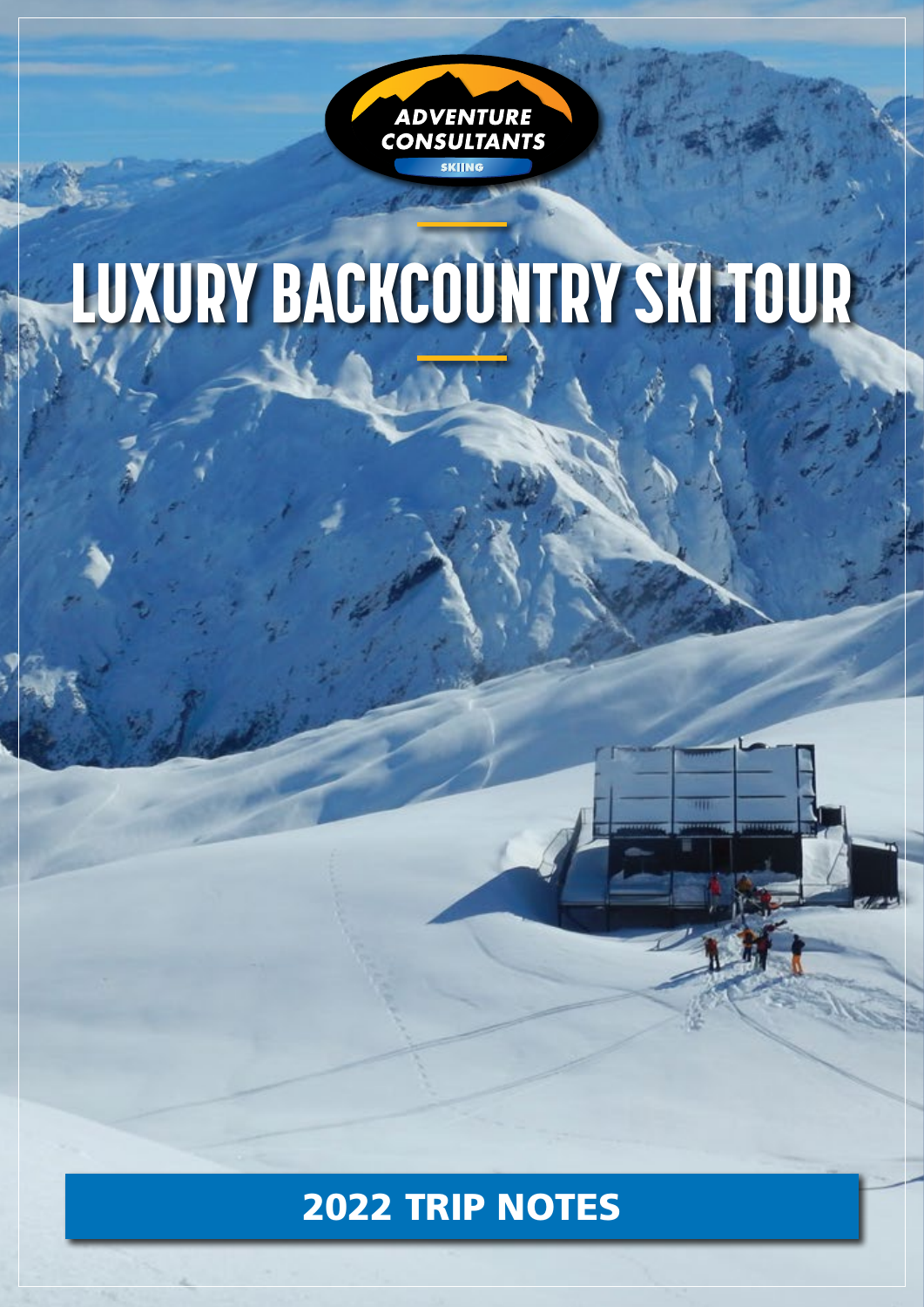

Nestled alongside the peaks and glaciers of Mount Aspiring National Park, with endless views and countless ski touring opportunities you'll find the Whare Kea Mountain Chalet—the ultimate mountain retreat after a long day of adventure. With exclusive use of the chalet our Luxury Backcountry Ski Tour brings big mountain adventure together with luxury and comfort not normally found at such heights.

#### TRIP OVERVIEW

An exhilarating 15-minute scenic helicopter flight will take you from Wanaka's Matukituki Valley, high into the heart of New Zealand's Southern Alps, dropping you at the doorstep of the Whare Kea Mountain Chalet. This relaxed style mountain retreat offers pure luxury against the rugged mountain backdrop of the Albert Burn Saddle and nearby towering peaks of Mount Aspiring National Park.

The area surrounding the chalet offers a variety of mountainous terrain suitable for intermediate level skiers through to more technically difficult steeper lines for expert skiers keen to push their backcountry skiing limits. Non-skiers are not left out—with the option of snowshoeing excursions from the Chalet for those wishing to venture further into the nearby mountains.

Options abound, with as many runs as time allows before returning to the comfort of the warm chalet each night. Enjoy a gourmet meal and the company of friends as you relax in the heated mountain retreat.

Trips include return helicopter flights, exclusive use of the Whare Kea Mountain Chalet, meals and guided ski touring or snowshoeing with our experienced and qualified mountain guides. With 2 or 3 day options available, the Luxury Backcountry Ski Tour ticks all the boxes!

## OUR GUIDES

Professional and experienced mountain guides run all of our trips. Adventure Consultants has a commitment to ensuring the highest standard of instruction and guiding practices and we only employ guides who share our philosophy. Our guides will offer you the best possible experience, and a safe and enjoyable time.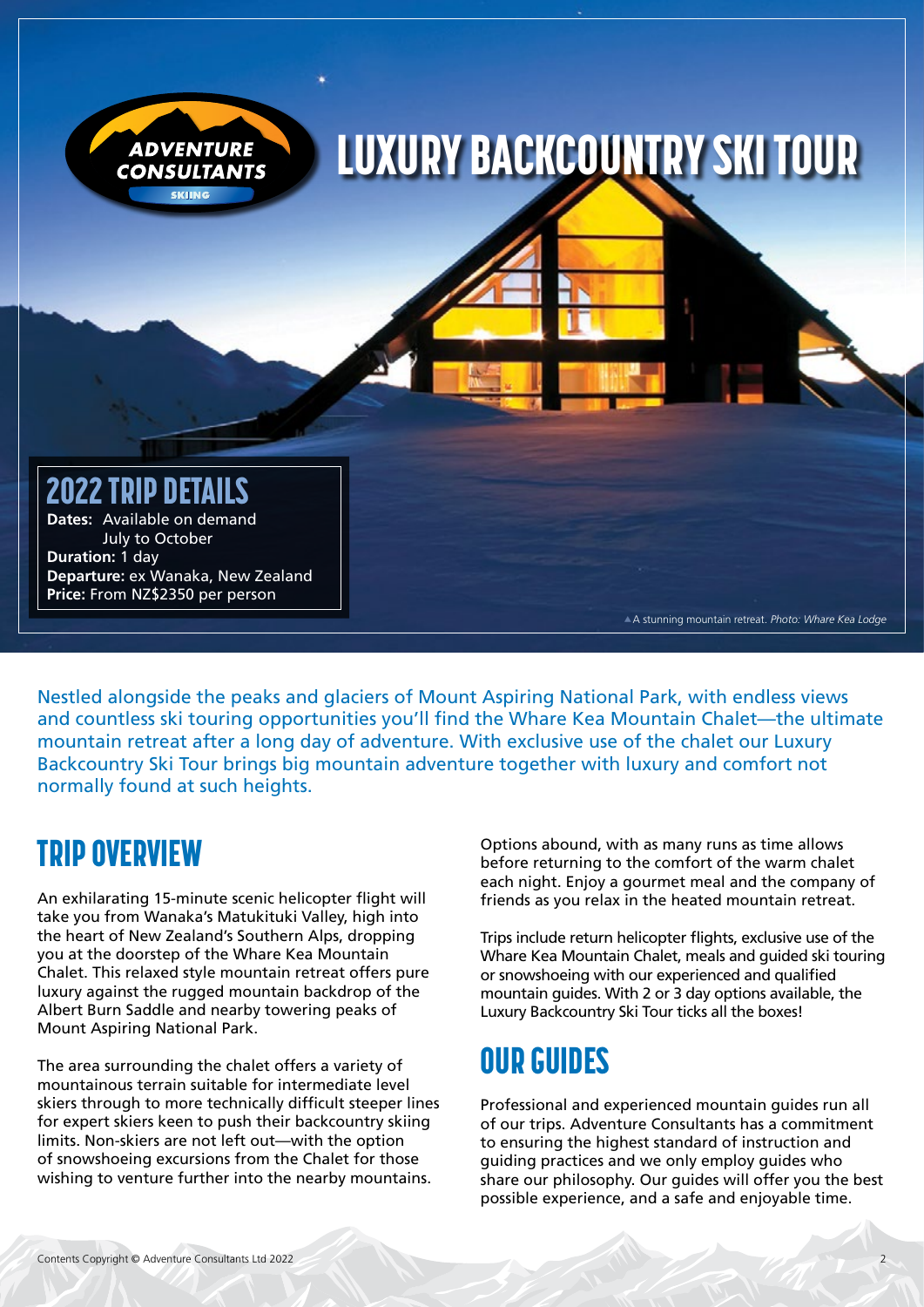Our guides are all NZMGA and/or IFMGA internationally qualified. They have been trained and assessed through the New Zealand Mountain Guides Association, and operate to the high standards and guidelines set out by the association.

#### TERRAIN

Whare Kea Mountain Chalet is located in the Albert Burn Saddle, close to Mount Aspiring National Park at an elevation of 1,750m/5,741ft. Accessed by a scenic 15-minute helicopter flight, the Chalet is surrounded in a range of terrain suitable for intermediate to expert skiers. Non-skiers will be equally occupied with the option of snowshoeing adventures from the Chalet. Views from the surrounding terrain take in the glaciers and peaks of the nearby Mount Aspiring across the Southern Alps to Aoraki Mount Cook.

#### EQUIPMENT

While winter ski touring in the New Zealand mountains requires good personal gear due to the potential cold weather conditions, your regular ski clothing, bulked up with some extra warm layers will normally suffice.

We will provide avalanche safety equipment, transceiver, probe and shovel, but you will need to come prepared with your ski touring equipment, personal clothing, sleeping bag, sunscreen and water bottle.

There are a number of rental options available in Wanaka and we can help you with sourcing rental of specialised touring skis, boots and climbing skins. We have snowshoes available for rent for snowboarders or we can help you rent a split board and climbing skins.

#### TRAVEL

We commence our Luxury Backcountry Ski Tour from our office in Wanaka. Air New Zealand and Qantas/ Jetstar provide daily services to Queenstown from Auckland, Wellington and Christchurch airports. There are also direct flights from most major Australian cities.

A shuttle service operates several times daily between Queenstown and Wanaka (approximately one hour driving time and at a cost from NZ\$35 each way), check <https://www.ritchies.co.nz/wanaka> for details. Bus services operate daily between Christchurch and Wanaka (approximately 6 hours travel time).

## FITNESS & HEALTH

To make the most of your experience we encourage you to work on your fitness and skiing/snowboarding prior to the trip. You should be a minimum of an intermediate level off-piste skier. Non-skiers wishing to join a snowshoeing excursion should be of moderate fitness, confident at walking on uneven, hilly terrain.